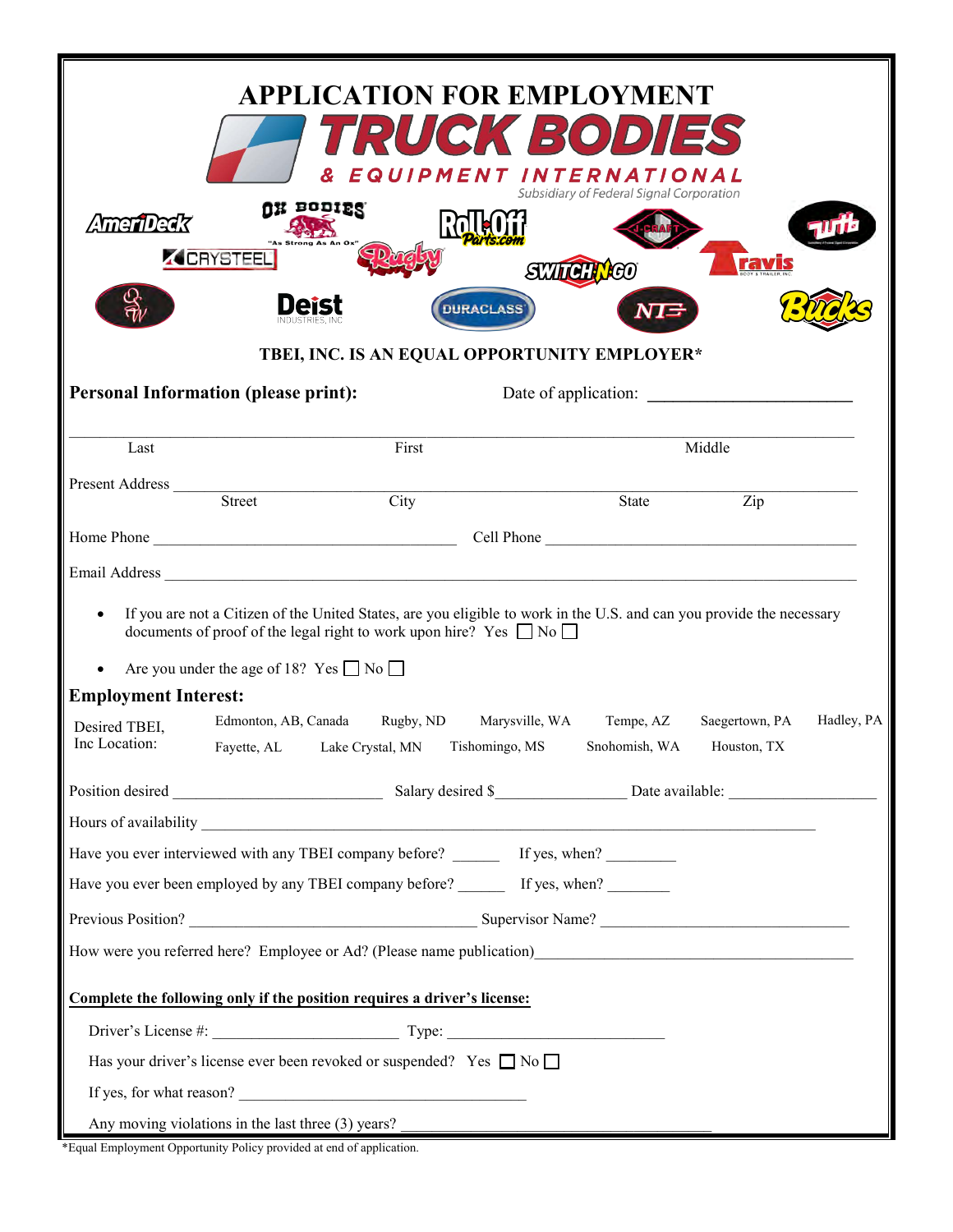|           |                              | Name                                                                                                      | Address | Degree/Diploma | Major | <b>GPA</b> |  |
|-----------|------------------------------|-----------------------------------------------------------------------------------------------------------|---------|----------------|-------|------------|--|
| Education | <b>HIGH</b><br><b>SCHOOL</b> |                                                                                                           |         |                |       |            |  |
|           | <b>COLLEGE</b>               |                                                                                                           |         |                |       |            |  |
|           | <b>OTHER</b><br>(Specify)    |                                                                                                           |         |                |       |            |  |
|           |                              | List any commercial training course (including skills such as typing, computer, business machines, etc.): |         |                |       |            |  |

| Education           | <b>COLLEGE</b>                                                                                                                                                                                                                |  |  |  |  |  |
|---------------------|-------------------------------------------------------------------------------------------------------------------------------------------------------------------------------------------------------------------------------|--|--|--|--|--|
|                     | <b>OTHER</b><br>(Specify)                                                                                                                                                                                                     |  |  |  |  |  |
|                     | List any commercial training course (including skills such as typing, computer, business machines, etc.):                                                                                                                     |  |  |  |  |  |
|                     |                                                                                                                                                                                                                               |  |  |  |  |  |
|                     | List below your work history for the past ten years, with most recent employment first. Attach additional paper if<br>necessary. May we contact your current employer? YES<br>NO (Circle)                                     |  |  |  |  |  |
|                     |                                                                                                                                                                                                                               |  |  |  |  |  |
|                     | ADDRESS: And All Contract the Contract of the Contract of the Contract of the Contract of the Contract of the Contract of the Contract of the Contract of the Contract of the Contract of the Contract of the Contract of the |  |  |  |  |  |
|                     |                                                                                                                                                                                                                               |  |  |  |  |  |
|                     |                                                                                                                                                                                                                               |  |  |  |  |  |
|                     | <b>REASON FOR LEAVING:</b>                                                                                                                                                                                                    |  |  |  |  |  |
| <b>Nork History</b> | EMPLOYED FROM: MONTH _________ YEAR ________ TO: MONTH _______ YEAR _________                                                                                                                                                 |  |  |  |  |  |
|                     |                                                                                                                                                                                                                               |  |  |  |  |  |
|                     | ADDRESS: AND ALL AND ALL AND ALL AND ALL AND ALL AND ALL AND ALL AND ALL AND ALL AND ALL AND ALL AND ALL AND A                                                                                                                |  |  |  |  |  |
|                     |                                                                                                                                                                                                                               |  |  |  |  |  |
|                     |                                                                                                                                                                                                                               |  |  |  |  |  |
|                     | <b>REASON FOR LEAVING:</b>                                                                                                                                                                                                    |  |  |  |  |  |
|                     | EMPLOYED FROM: MONTH ________ YEAR ________ TO: MONTH _______ YEAR _________                                                                                                                                                  |  |  |  |  |  |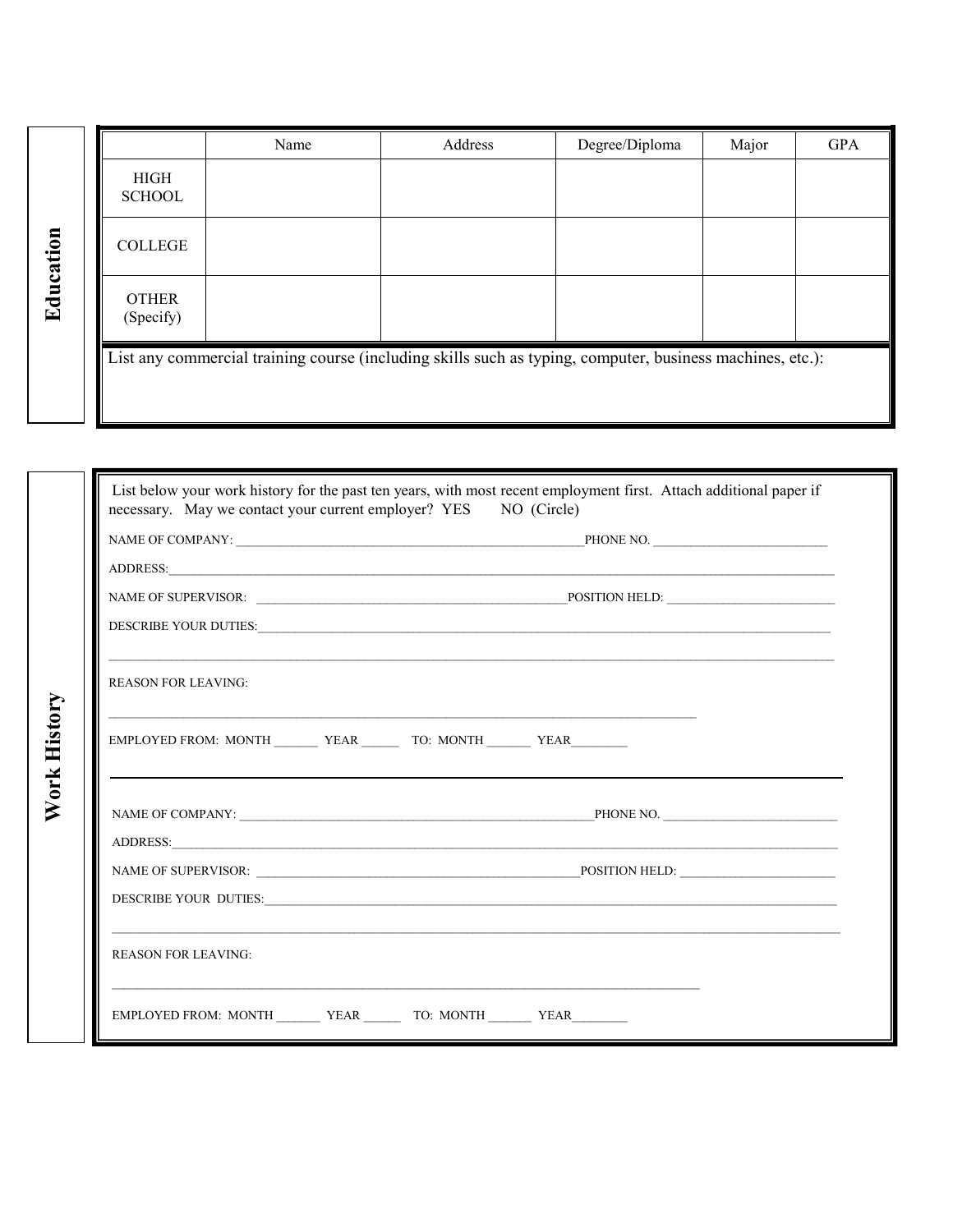|                            | ADDRESS: North Contract Contract Contract Contract Contract Contract Contract Contract Contract Contract Contract Contract Contract Contract Contract Contract Contract Contract Contract Contract Contract Contract Contract  |
|----------------------------|--------------------------------------------------------------------------------------------------------------------------------------------------------------------------------------------------------------------------------|
|                            |                                                                                                                                                                                                                                |
|                            |                                                                                                                                                                                                                                |
| <b>REASON FOR LEAVING:</b> |                                                                                                                                                                                                                                |
|                            | the control of the control of the control of the control of the control of<br>EMPLOYED FROM: MONTH YEAR TO: MONTH YEAR                                                                                                         |
|                            |                                                                                                                                                                                                                                |
|                            | ADDRESS: ANDRESS:                                                                                                                                                                                                              |
|                            |                                                                                                                                                                                                                                |
|                            | DESCRIBE YOUR DUTIES: Universe of the contract of the contract of the contract of the contract of the contract of the contract of the contract of the contract of the contract of the contract of the contract of the contract |
| <b>REASON FOR LEAVING:</b> |                                                                                                                                                                                                                                |
|                            |                                                                                                                                                                                                                                |

| n o monda  |
|------------|
|            |
|            |
|            |
|            |
|            |
|            |
|            |
|            |
|            |
|            |
|            |
|            |
|            |
|            |
|            |
| ٦          |
| くりくしょ<br>i |
|            |
|            |
|            |
|            |

Have you ever been terminated or suspended from any previous employment? If so, describe the circumstances:

List any tools, machines, hardware /software programs and office equipment in which you have experience: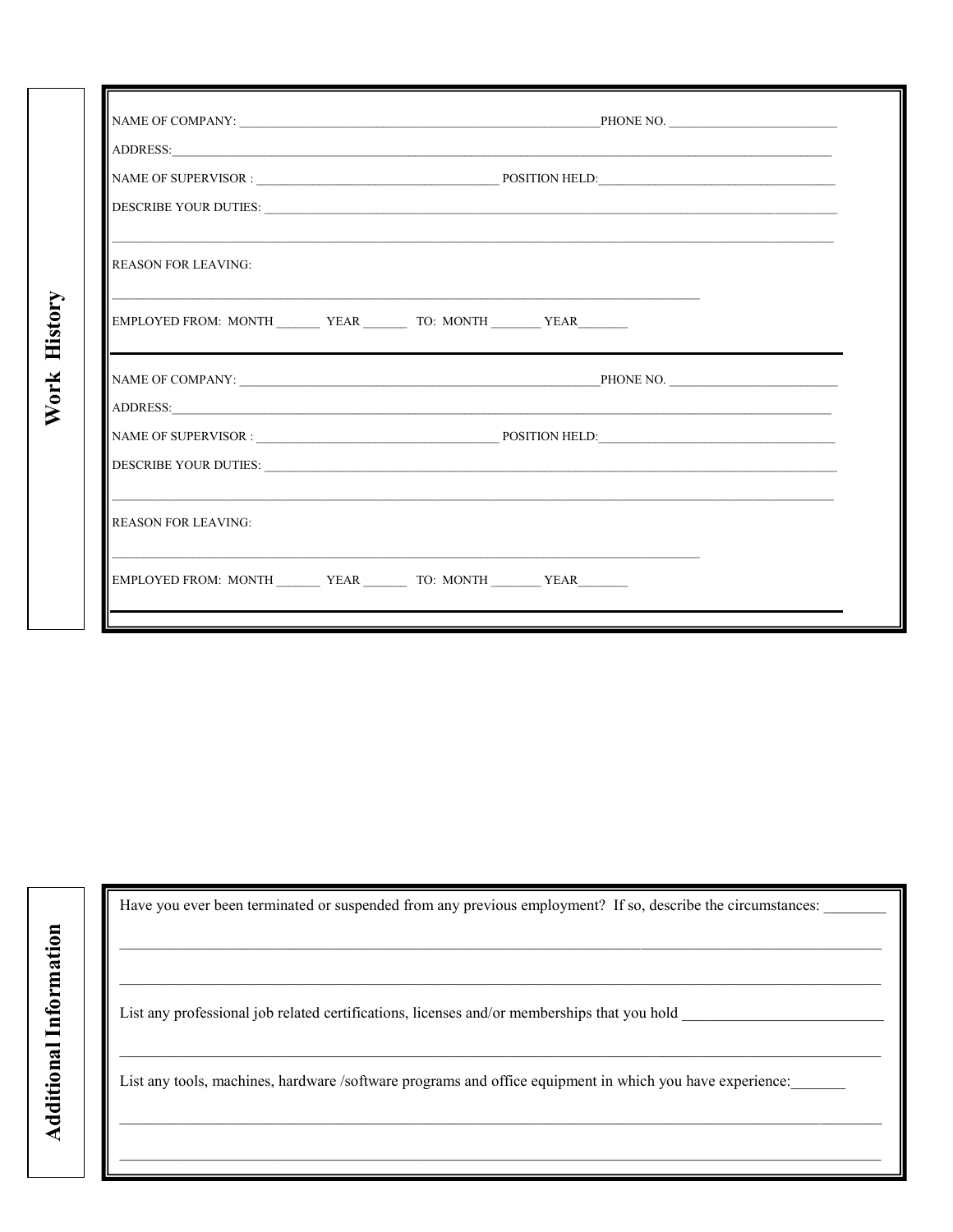| Disclosure | <b>STATEMENT OF APPLICANT</b><br>I certify that the information contained in this application is correct to the best of my knowledge, and I understand that any<br>misstatement or omission of information is grounds for ending the hiring process or dismissal. I authorize verification of<br>information provided on this application and authorize the references listed below to give you all pertinent information<br>concerning my previous employment; I also release all parties from liability for any damage that may result from<br>furnishing same to TBEI, Inc. |                                                                                                                                                                                                                                     |      |  |  |
|------------|--------------------------------------------------------------------------------------------------------------------------------------------------------------------------------------------------------------------------------------------------------------------------------------------------------------------------------------------------------------------------------------------------------------------------------------------------------------------------------------------------------------------------------------------------------------------------------|-------------------------------------------------------------------------------------------------------------------------------------------------------------------------------------------------------------------------------------|------|--|--|
|            | Applicant Name (Print)                                                                                                                                                                                                                                                                                                                                                                                                                                                                                                                                                         | Applicant Signature                                                                                                                                                                                                                 | Date |  |  |
|            |                                                                                                                                                                                                                                                                                                                                                                                                                                                                                                                                                                                |                                                                                                                                                                                                                                     |      |  |  |
|            |                                                                                                                                                                                                                                                                                                                                                                                                                                                                                                                                                                                | Name: <u>Name:</u> Phone Number: 2008 Phone Number: 2008 Phone Number: 2008 Phone Number: 2008 Phone Number: 2008 Phone Number: 2008 Phone Number: 2008 Phone Number: 2008 Phone Number: 2008 Phone Number: 2008 Phone Number: 2008 |      |  |  |
|            |                                                                                                                                                                                                                                                                                                                                                                                                                                                                                                                                                                                | Occupation: Vears Known: Vears Known:                                                                                                                                                                                               |      |  |  |
| ferences   |                                                                                                                                                                                                                                                                                                                                                                                                                                                                                                                                                                                |                                                                                                                                                                                                                                     |      |  |  |
|            |                                                                                                                                                                                                                                                                                                                                                                                                                                                                                                                                                                                | Occupation: Vears Known: Years Known:                                                                                                                                                                                               |      |  |  |
|            |                                                                                                                                                                                                                                                                                                                                                                                                                                                                                                                                                                                |                                                                                                                                                                                                                                     |      |  |  |
|            |                                                                                                                                                                                                                                                                                                                                                                                                                                                                                                                                                                                |                                                                                                                                                                                                                                     |      |  |  |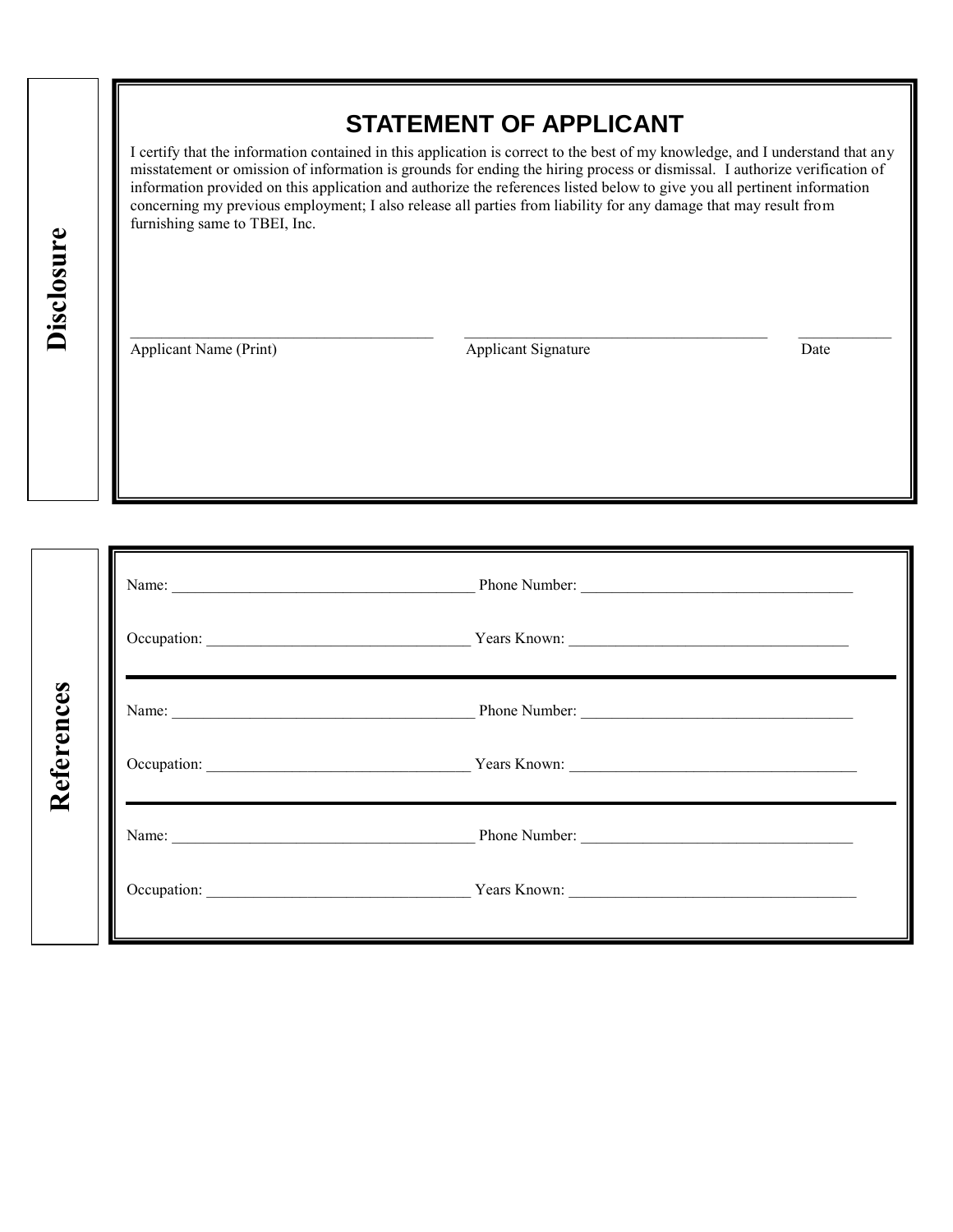# **VOLUNTARY SELF-IDENTIFICATION RACE/ETHNICITY AND GENDER**

Federal Signal Corporation, together with its subsidiaries and divisions (collectively the "Company"), is an equal opportunity employer and is a Government Contractor subject to Affirmative Action Program requirements. As required by applicable law and as part of our EEO and Affirmative Action Program, we invite you to complete this form to self-identify your race/ethnicity and gender. Your decision to provide the relevant information is purely voluntary on your part and refusal to provide such information will not subject you to any adverse treatment or have any bearing on your application or your employment. Responses will remain confidential within our Human Resources Department and will be used only for the necessary information in our Affirmative Action Program and for reporting statistical data to the Equal Employment Opportunity Commissions and/or the office of Federal Contractor Compliance Programs.

## **GENDER:**

(Please check one of the options below)

| Male |
|------|
| Fema |

`emale

I do not wish to answer

## **RACE/ETHNICITY**:

Please check one of the descriptions below corresponding to the ethnic group with which you identify

| Hispanic or Latino                                           |
|--------------------------------------------------------------|
| White (not Hispanic or Latino)                               |
| Black or African American (not Hispanic or Latino)           |
| Native Hawaiian or Pacific Islander (Not Hispanic or Latino) |
| Asian (Not Hispanic or Latino)                               |
| American Indian or Alaskan Native (not Hispanic or Latino)   |
| Two or more Races (not Hispanic or Latino)                   |
| I do not wish to answer                                      |
|                                                              |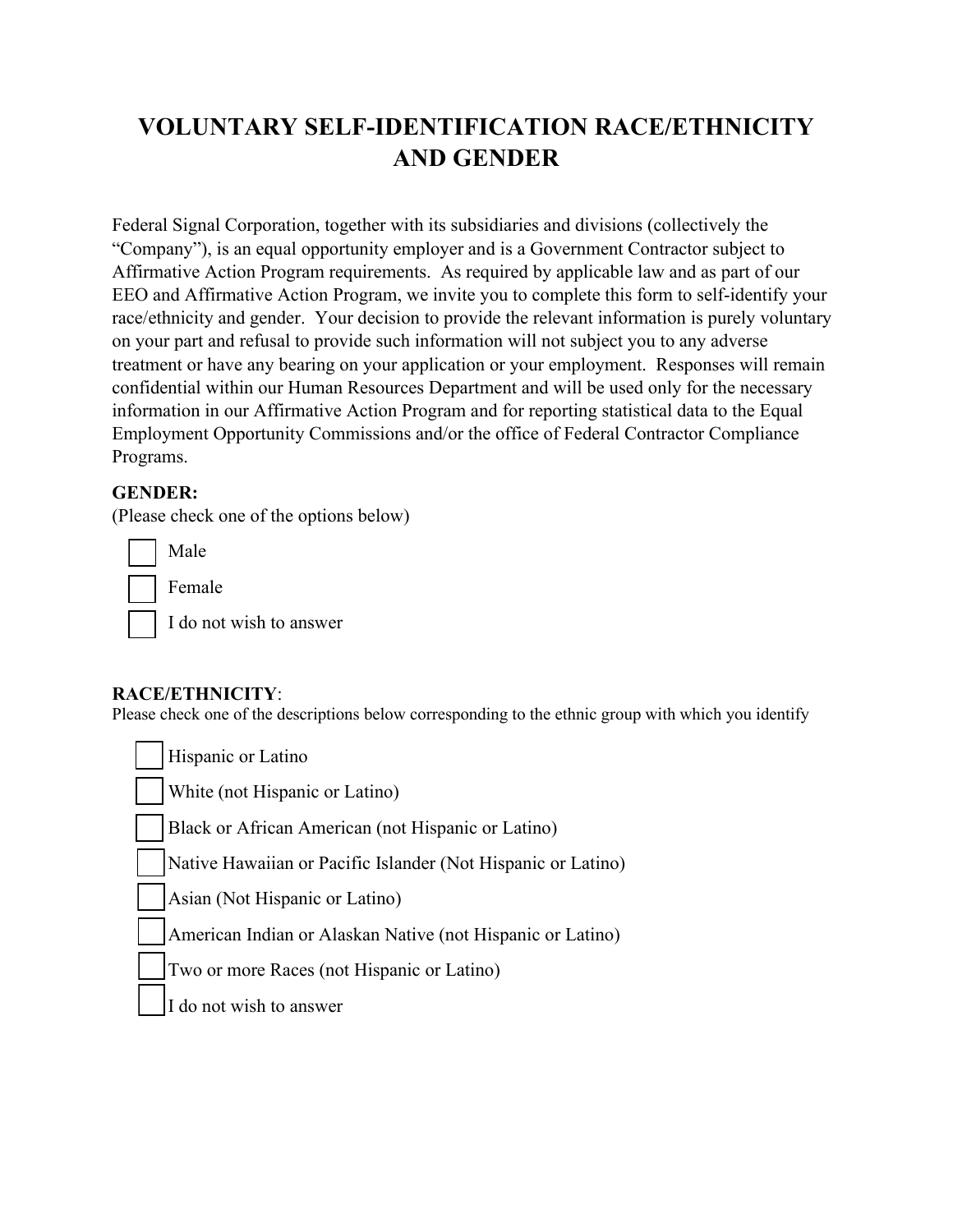## **Race/Ethnicity – EEOC Identification Categories:**

- **Hispanic or Latino**: A person of Cuban, Mexican, Puerto Rican, South or Central American, or other Spanish culture or origin regardless of race.
- **White (Not Hispanic or Latino):** A person having origins in any of the original peoples of Europe, the Middle East or North Africa.
- **Black or African American (Not Hispanic or Latino):** A person having origins in any of the black racial groups of Africa.
- **Native Hawaiian or Pacific Islander (Not Hispanic or Latino):** A person having origins in any of the peoples of Hawaii, Guam, Samoa or other Pacific Islands.
- **Asian (Not Hispanic or Latino):** A person having origins in any of the original peoples of the Far East, Southeast Asia or the Indian Subcontinent, including, for example, Cambodia, China, India, Japan, Korea, Malaysia, Pakistan, the Philippine Islands, Thailand and Vietnam.
- **Native American or Alaska Native (Not Hispanic or Latino):** A person having origins in any of the original peoples of North and South America (including Central America) and who maintains tribal affiliation or community attachment.
- **Two or more races (Not Hispanic or Latino):** All persons who identify with more than one of the above five races.

 $\_$  , and the set of the set of the set of the set of the set of the set of the set of the set of the set of the set of the set of the set of the set of the set of the set of the set of the set of the set of the set of th DATE SIGNATURE

> $\overline{\mathcal{L}}$  , and the set of the set of the set of the set of the set of the set of the set of the set of the set of the set of the set of the set of the set of the set of the set of the set of the set of the set of the s PRINT NAME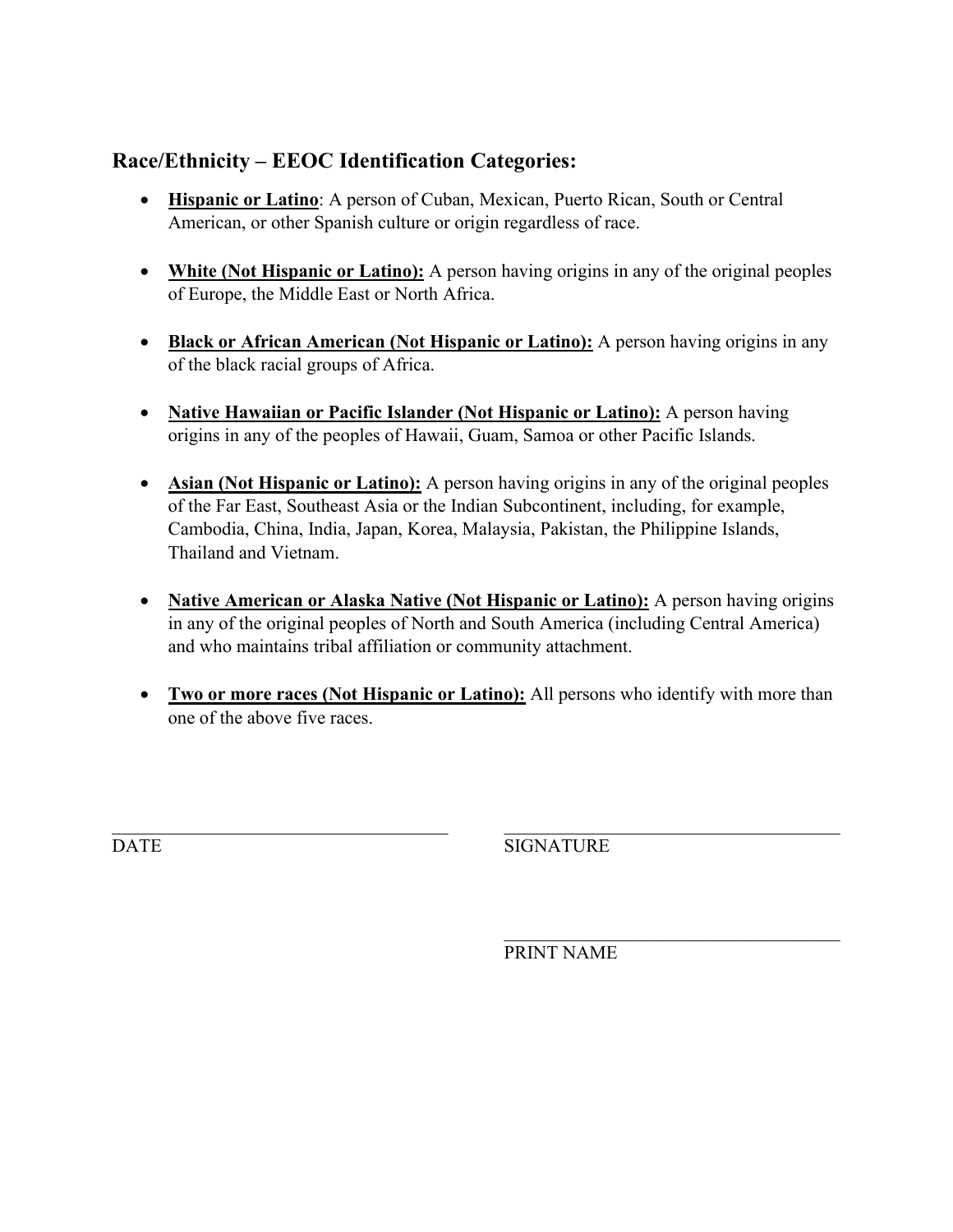#### Voluntary Self-Identification of Disability

Form CC-305 **CONTROLLER CONSTRUCTED EXECUTES** OMB Control Number 1250-0005 **CONTROLLER CONSTRUCTED**<br>
Fage 1 of 1 Expires 05/31/2023

Name: Date:

Employee ID:

(if applicable)

#### Why are you being asked to complete this form?

We are a federal contractor or subcontractor required by law to provide equal employment opportunity to qualified people with disabilities. We are also required to measure our progress toward having at least 7% of our workforce be individuals with disabilities. To do this, we must ask applicants and employees if they have a disability or have ever had a disability. Because a person may become disabled at any time, we ask all of our employees to update their information at least every five years.

Identifying yourself as an individual with a disability is voluntary, and we hope that you will choose to do so. Your answer will be maintained confidentially and not be seen by selecting officials or anyone else involved in making personnel decisions. Completing the form will not negatively impact you in any way, regardless of whether you have self-identified in the past. For more information about this form or the equal employment obligations of federal contractors under Section 503 of the Rehabilitation Act, visit the U.S. Department of Labor's Office of Federal Contract Compliance Programs (OFCCP) website at [www.dol.gov/ofccp.](https://www.dol.gov/agencies/ofccp)

#### How do you know if you have a disability?

You are considered to have a disability if you have a physical or mental impairment or medical condition that substantially limits a major life activity, or if you have a history or record of such an impairment or medical condition. *Disabilities include, but are not limited to:*

- Autism
- Autoimmune disorder, for example, lupus, fibromyalgia, rheumatoid arthritis, or HIV/AIDS
- Blind or low vision
- Cancer
- Cardiovascular or heart disease
- Celiac disease
- Cerebral palsy
- Deaf or hard of hearing
- Depression or anxiety
- Diabetes
- Epilepsy
- Gastrointestinal disorders, for example, Crohn's Disease, or irritable bowel syndrome
- Intellectual disability
- Please check one of the boxes below:

Yes, I Have A Disability, Or Have A History/Record Of Having A Disability

No, I Don't Have A Disability, Or A History/Record Of Having A Disability

☐ I Don't Wish To Answer

PUBLIC BURDEN STATEMENT: According to the Paperwork Reduction Act of 1995 no persons are required to respond to a collection of information unless such collection displays a valid OMB control number. This survey should take about 5 minutes to complete.

- Missing limbs or partially missing limbs
- Nervous system condition for example, migraine headaches, Parkinson's disease, or Multiple sclerosis (MS)
- Psychiatric condition, for example, bipolar disorder, schizophrenia, PTSD, or major depression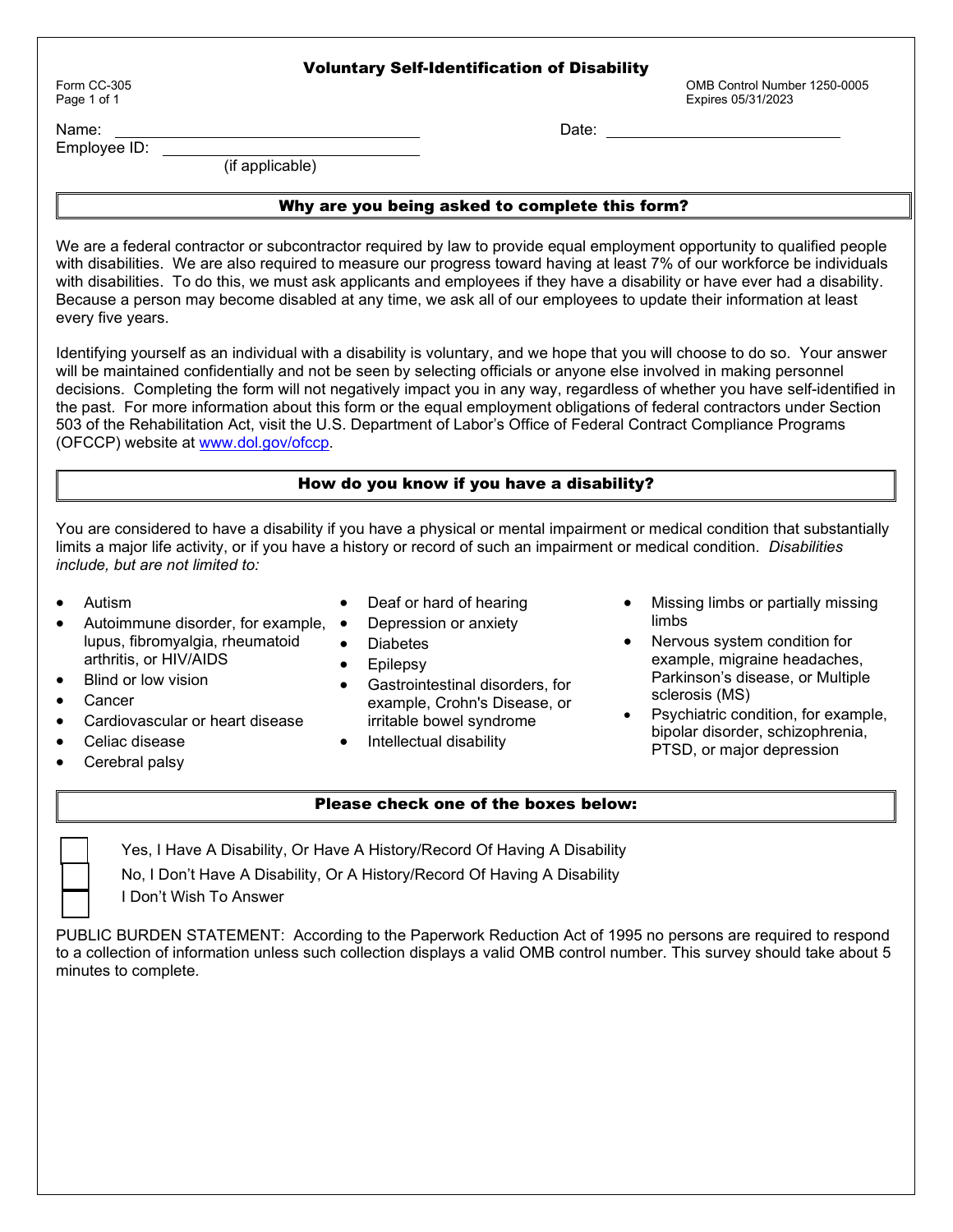## **VOLUNTARY SELF-IDENTIFICATION OF PROTECTED VETERAN STATUS**

Federal Signal Corporation, together with its subsidiaries and divisions (hereinafter the "Company") is a Government contractor subject to the Vietnam Era Veterans' Readjustment Assistance Act of 1974, as amended by the Jobs for Veterans Act of 2002, 38 U.S.C. 4212 ("VEVRAA"). VEVRAA requires Government contractors to take affirmative action to employ and advance in employment: (1) disabled veterans; (2) recently separated veterans; (3) active duty wartime or campaign badge veterans; and (4) Armed Forces service medal veterans. These classifications are defined as follows:

- (1) A "disabled veteran" is one of the following:
	- a. A veteran of the U.S. military, ground, naval or air force who is entitled to compensation (or who but for the receipt of military retired pay would be entitled to compensation) under laws administered by the Secretary of Veterans Affairs; or
	- b. A person who was discharged or released from active duty because of a serviceconnected disability.
- (2) A "recently separated veteran" means any veteran during the three-year period beginning on the date of such veteran's discharge or release from active duty in the U.S. military, ground, naval, or air service.
- (3) An "active duty wartime or campaign badge veteran" means a veteran who served on active duty in the U.S. military, ground, naval or air service during a war, or in a campaign or expedition for which a campaign badge has been authorized under the laws administered by the Department of Defense.
- (4) An "Armed Forces service medal veteran" means a veteran who, while serving on active duty in the U.S. military, ground, naval or air service, participated in a United States military operation for which an Armed Forces service medal was awarded pursuant to Executive Order 12985.

If you believe you are a member of any of the categories of protected veterans listed above, please indicate by checking the appropriate box on the second page of this form. As a Government contractor subject to VEVRAA, we request this information to measure the effectiveness of the outreach and positive recruitment efforts we undertake pursuant to VEVRAA. Your decision to provide the relevant information is purely **voluntary** on your part, and refusal to provide such information will not subject you to any adverse treatment. The information will not be used in a manner inconsistent with VEVRAA, as amended.

The information will be kept **confidential**, except that (i) supervisors and managers may be informed regarding restrictions on your work or duties as a disabled veteran, and regarding any necessary accommodations; (ii) first aid and safety personnel may be informed, when and to the extent appropriate, if you have a condition that might require emergency treatment; and (iii) Government officials engaged in enforcing laws administered by the Office of Federal Contract Compliance Programs or by the Equal Employment Opportunity Commission, may be informed.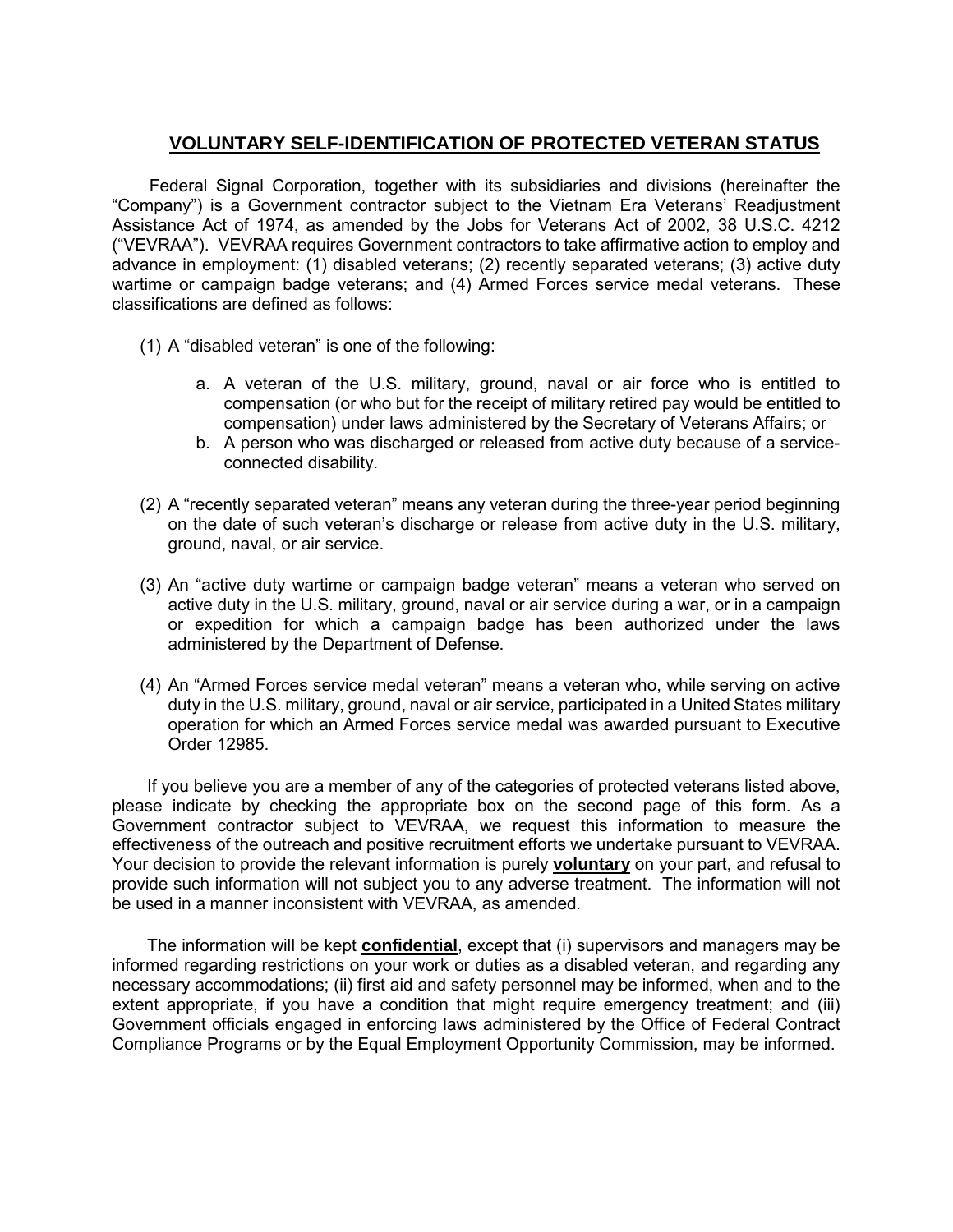| I BELONG TO THE FOLLOWING CLASSIFICATIONS OF PROTECTED VETERANS |
|-----------------------------------------------------------------|
| (CHOOSE ALL THAT APPLY):                                        |

RECENTLY SEPARATED VETERAN

ACTIVE WARTIME OR CAMPAIGN BADGE VETERAN

\_\_\_\_\_\_\_\_\_\_\_\_\_\_\_\_\_\_\_\_\_\_\_\_\_\_\_\_\_\_\_\_\_ \_\_\_\_\_\_\_\_\_\_\_\_\_\_\_\_\_\_\_\_\_\_\_\_\_\_\_\_\_

- ARMED FORCES SERVICE MEDAL VETERAN
- I AM A PROTECTED VETERAN, BUT I CHOOSE NOT TO SELF-IDENTIFY THE CLASSIFICATIONS TO WHICH I BELONG
- □ I AM **NOT** A PROTECTED VETERAN

Date Signature Signature

Print Name

\_\_\_\_\_\_\_\_\_\_\_\_\_\_\_\_\_\_\_\_\_\_\_\_\_\_\_\_\_